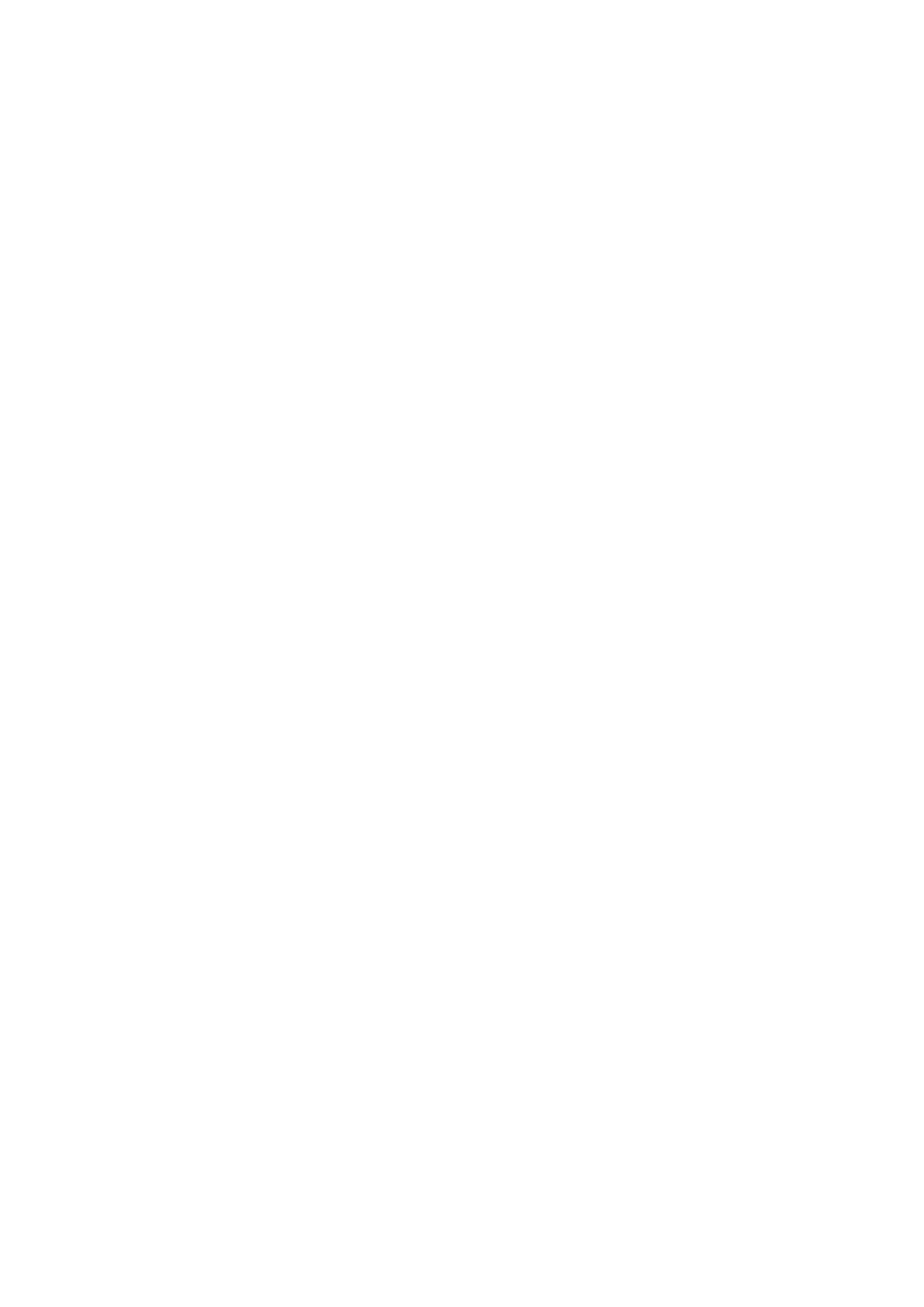*I certify that this public bill, which originated in the Legislative Assembly, has finally passed the Legislative Council and the Legislative Assembly of New South Wales.*

> *Clerk of the Legislative Assembly. Legislative Assembly, Sydney, , 2011*



New South Wales

# **Real Property Amendment (Torrens Assurance Levy Repeal) Bill 2011**

Act No , 2011

An Act to amend the *Real Property Act 1900* and the *Real Property Regulation 2008* to abolish the Torrens assurance levy.

*I have examined this bill and find it to correspond in all respects with the bill as finally passed by both Houses.*

*Assistant Speaker of the Legislative Assembly.*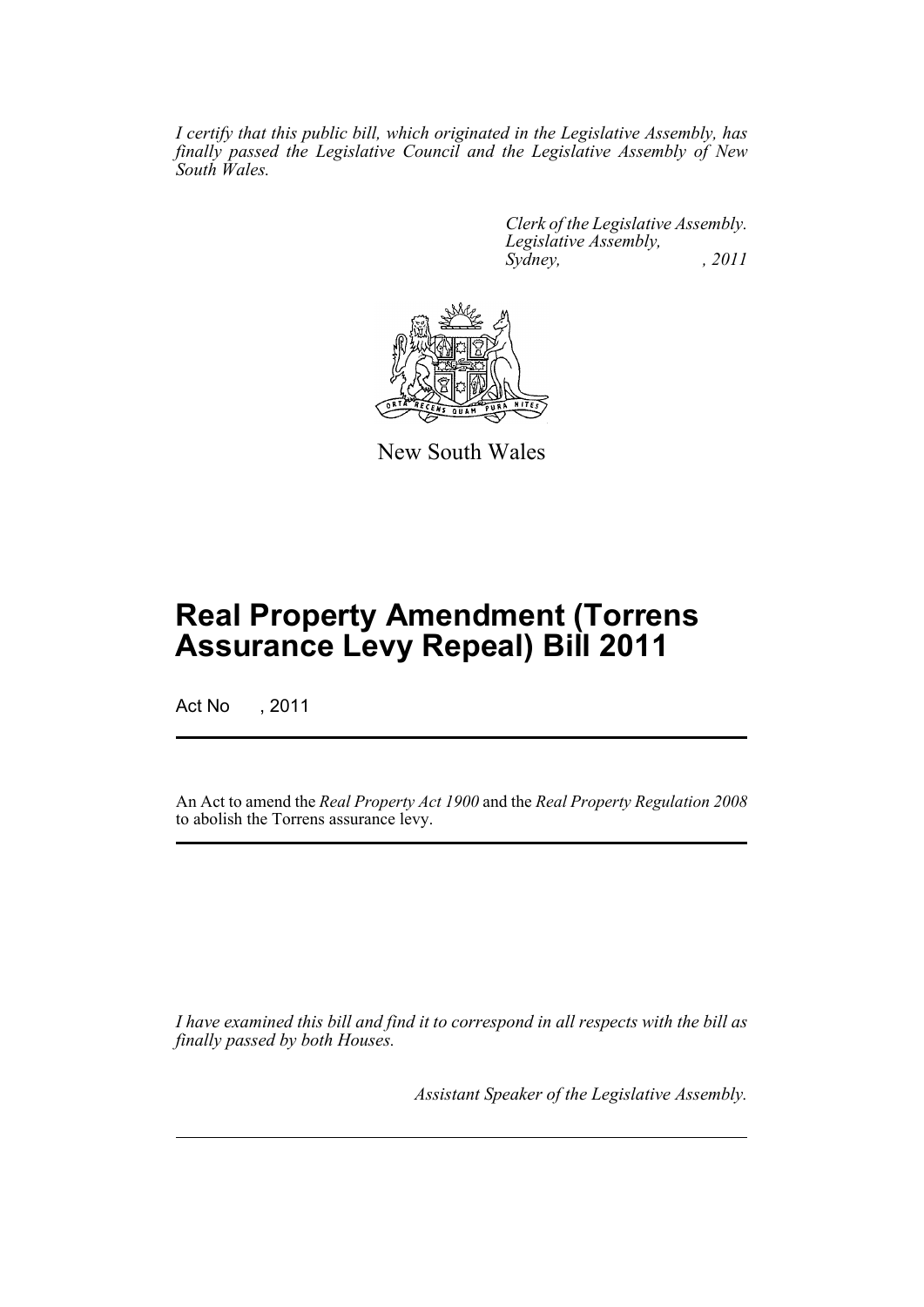#### <span id="page-3-0"></span>**The Legislature of New South Wales enacts:**

#### **1 Name of Act**

This Act is the *Real Property Amendment (Torrens Assurance Levy Repeal) Act 2011*.

### <span id="page-3-1"></span>**2 Commencement**

This Act commences or is taken to have commenced on 1 July 2011.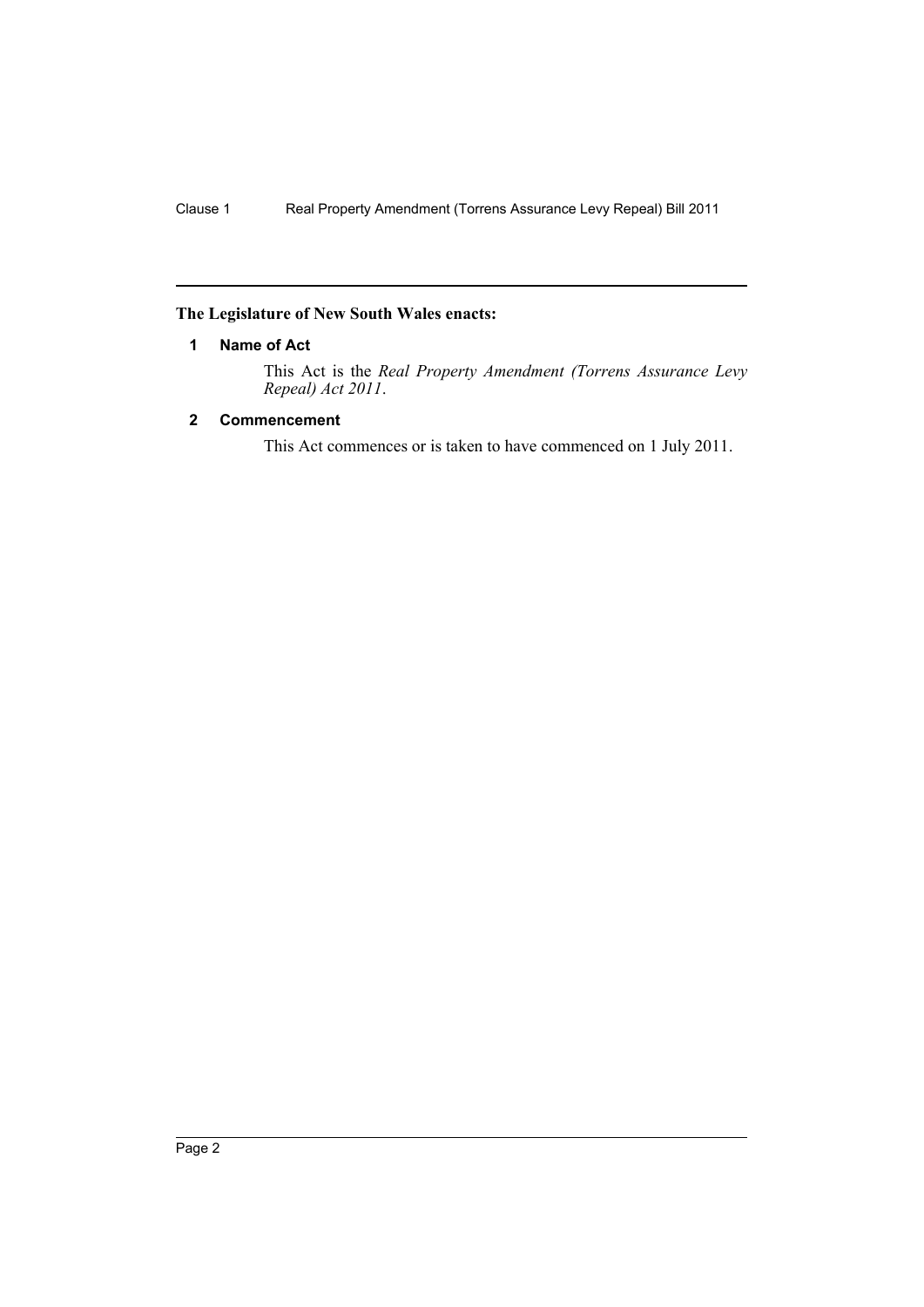Amendment of Real Property Act 1900 No 25 Schedule 1

## <span id="page-4-0"></span>**Schedule 1 Amendment of Real Property Act 1900 No 25**

#### **[1] Section 3 Definitions**

Omit the definition of *Torrens assurance levy* from section 3 (1) (a).

#### **[2] Section 134 Torrens Assurance Fund**

Omit section 134 (2) (a). Insert instead:

(a) any amounts that the Minister directs to be paid from fees paid to the Registrar-General for lodgment of any dealing, caveat or withdrawal of caveat,

## **[3] Section 134 (2A)**

Omit the subsection.

## **[4] Section 134 (4)**

Insert after section 134 (3):

(4) The fee payable to the Registrar-General for lodgment of any dealing, caveat or withdrawal of caveat may be prescribed so as to include the amount to be paid into the Torrens Assurance Fund.

#### **[5] Section 134A Torrens assurance levy**

Omit the section.

#### **[6] Section 144 Regulations**

Omit section 144 (1) (b).

#### **[7] Section 144 (1) (c)**

Omit ", expenses or levies". Insert instead "or expenses".

**[8] Section 144A Payment and recovery of fees or levies** Omit the section.

## **[9] Schedule 3 Savings and transitional provisions**

Insert at the end of clause 1 (1):

*Real Property Amendment (Torrens Assurance Levy Repeal) Act 2011*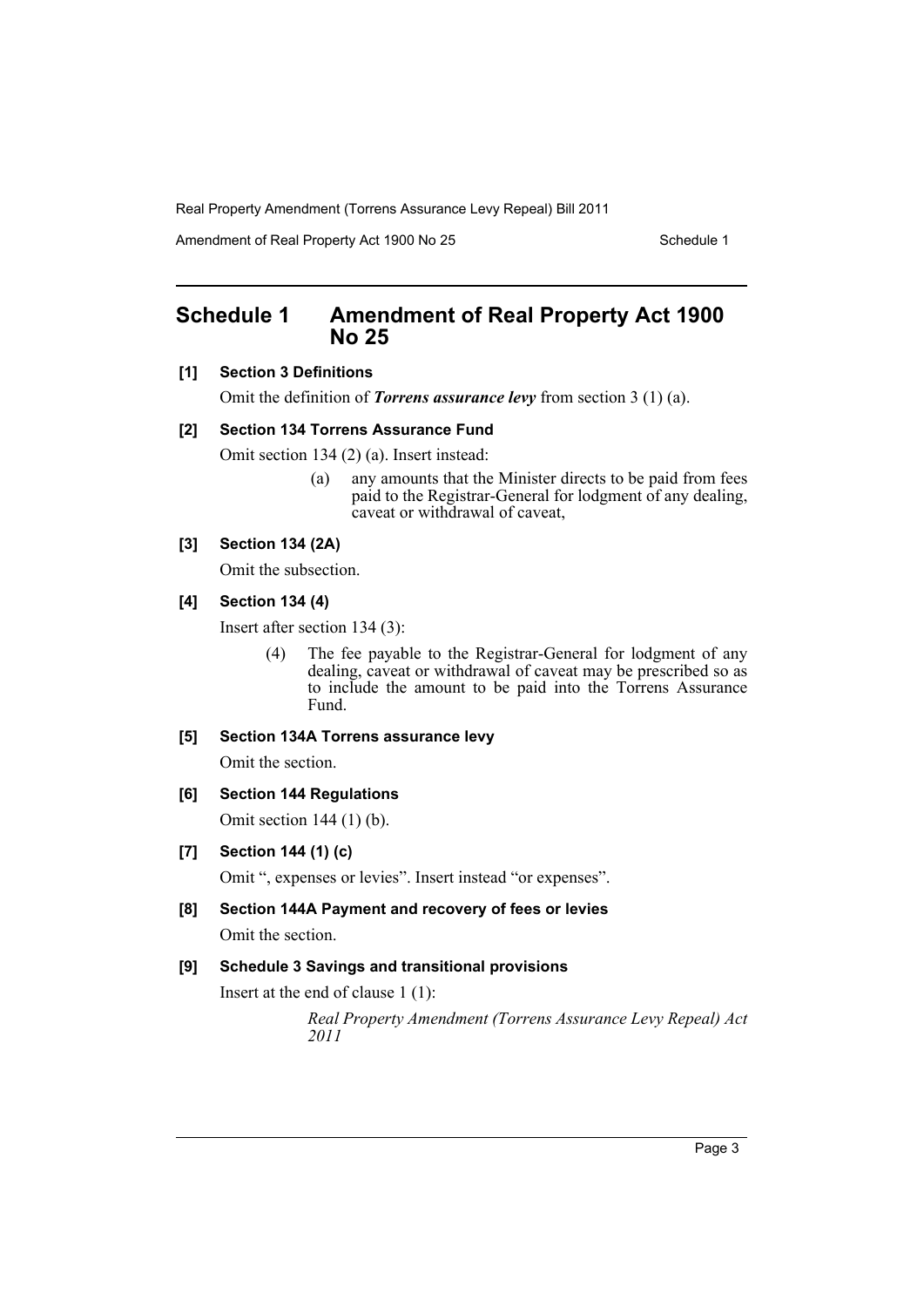Schedule 1 Amendment of Real Property Act 1900 No 25

#### **[10] Schedule 3, Part 10**

Insert after Part 9:

## **Part 10 Real Property Amendment (Torrens Assurance Levy Repeal) Act 2011**

#### **25 Definitions**

In this Part:

*amending Act* means the *Real Property Amendment (Torrens Assurance Levy Repeal) Act 2011*.

*Torrens assurance levy* means a levy paid under:

- (a) section 134A of this Act (as in force before its repeal by the amending Act), or
- (b) clause 26 of this Schedule.

#### **26 Torrens assurance levy**

Despite the repeal of clauses 12A and 18A and Part 2 of Schedule 1 to the *Real Property Regulation 2008* by Schedule 2 to the amending Act, a levy is payable as if those provisions had not been repealed in respect of any dealing that is:

- (a) a transfer executed to give effect to a contract for the sale of land entered into on or after 1 July 2010 but before 1 July 2011, and
- (b) lodged with the Registrar-General on or after 1 July 2011.

#### **27 Torrens Assurance Fund**

- (1) The Minister (after consultation with the Treasurer) may direct that all or a proportion of amounts that have been paid to the Registrar-General as Torrens assurance levies are to be paid into the Torrens Assurance Fund.
- (2) The Minister may make such a direction at any time after the levies are paid into the Consolidated Fund, in which case the amounts are to be paid into the Torrens Assurance Fund without further appropriation.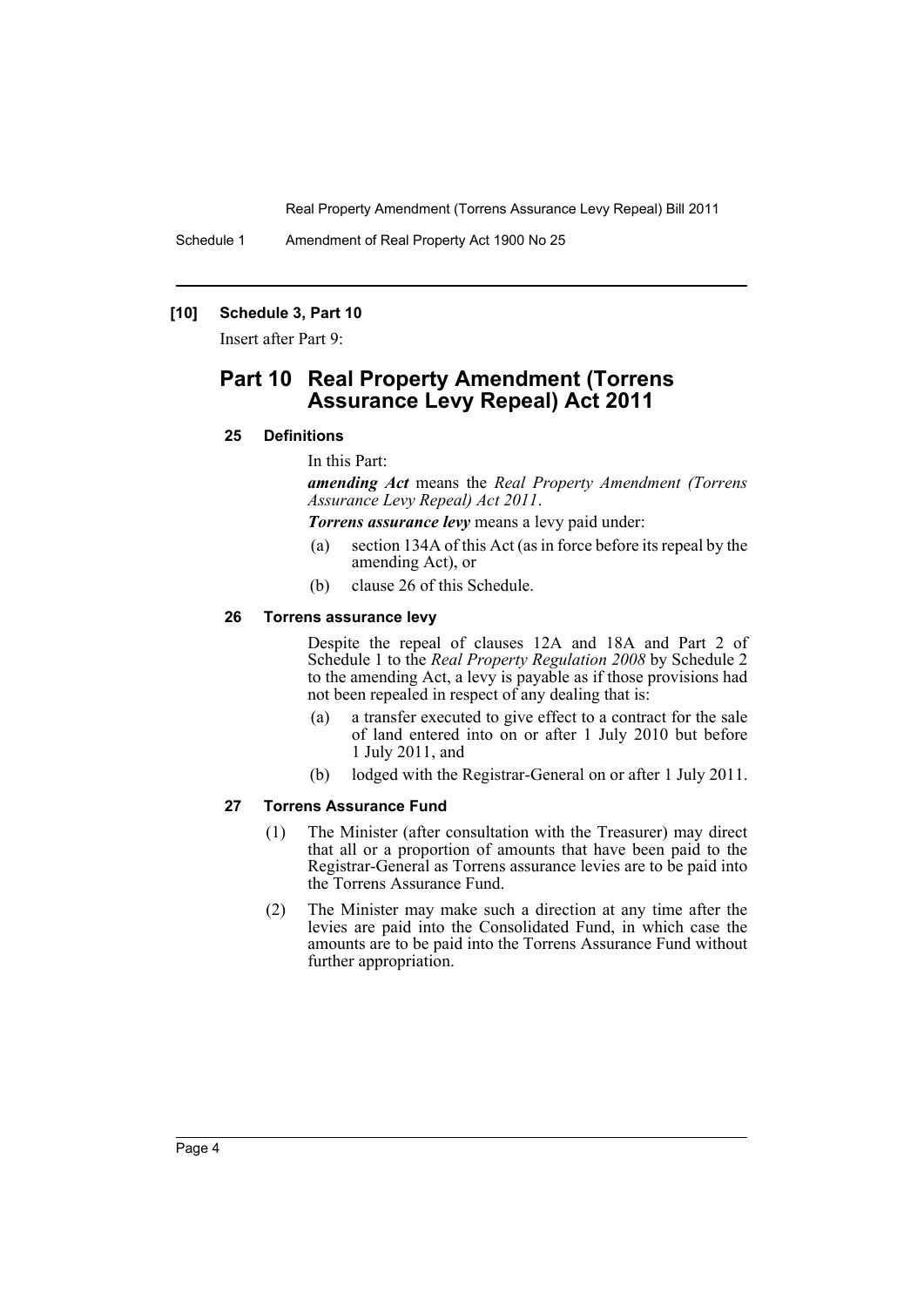Amendment of Real Property Regulation 2008 Schedule 2

# <span id="page-6-0"></span>**Schedule 2 Amendment of Real Property Regulation 2008**

**[1] Clause 4 Lodgment of dealings and caveats**

Omit clause 4 (b) and (c). Insert instead:

- (b) be accompanied by the relevant fee set out in Schedule 1.
- **[2] Clauses 10 (4), 11 (c) and 12 (1)**

Omit "Part 1 of" wherever occurring.

- **[3] Clause 12A Torrens assurance levy** Omit the clause.
- **[4] Clause 18A Transitional—introduction of ad valorem Torrens assurance levy**

Omit the clause.

- **[5] Schedule 1, heading** Omit "**and levies**".
- **[6] Schedule 1, clause reference** Omit ", 12 and 12A". Insert instead "and 12".

## **[7] Schedule 1, Part 1, heading**

Omit the heading.

## **[8] Schedule 1, items 8–13**

Omit the items. Insert instead:

| 8 | On lodgment of an application under section 45D of the Act<br>by a person in possession of land to be recorded as proprietor<br>of an estate or interest in that land | 97.00 |
|---|-----------------------------------------------------------------------------------------------------------------------------------------------------------------------|-------|
|   | In addition, for each quarter-hour or part of a quarter-hour<br>occupied in examining the application                                                                 | 50.00 |
| 9 | On lodgment of a transfer by way of discharge of mortgage<br>where a mortgagee has been recorded as registered proprietor<br>pursuant to section 12B of the Act       | 97.00 |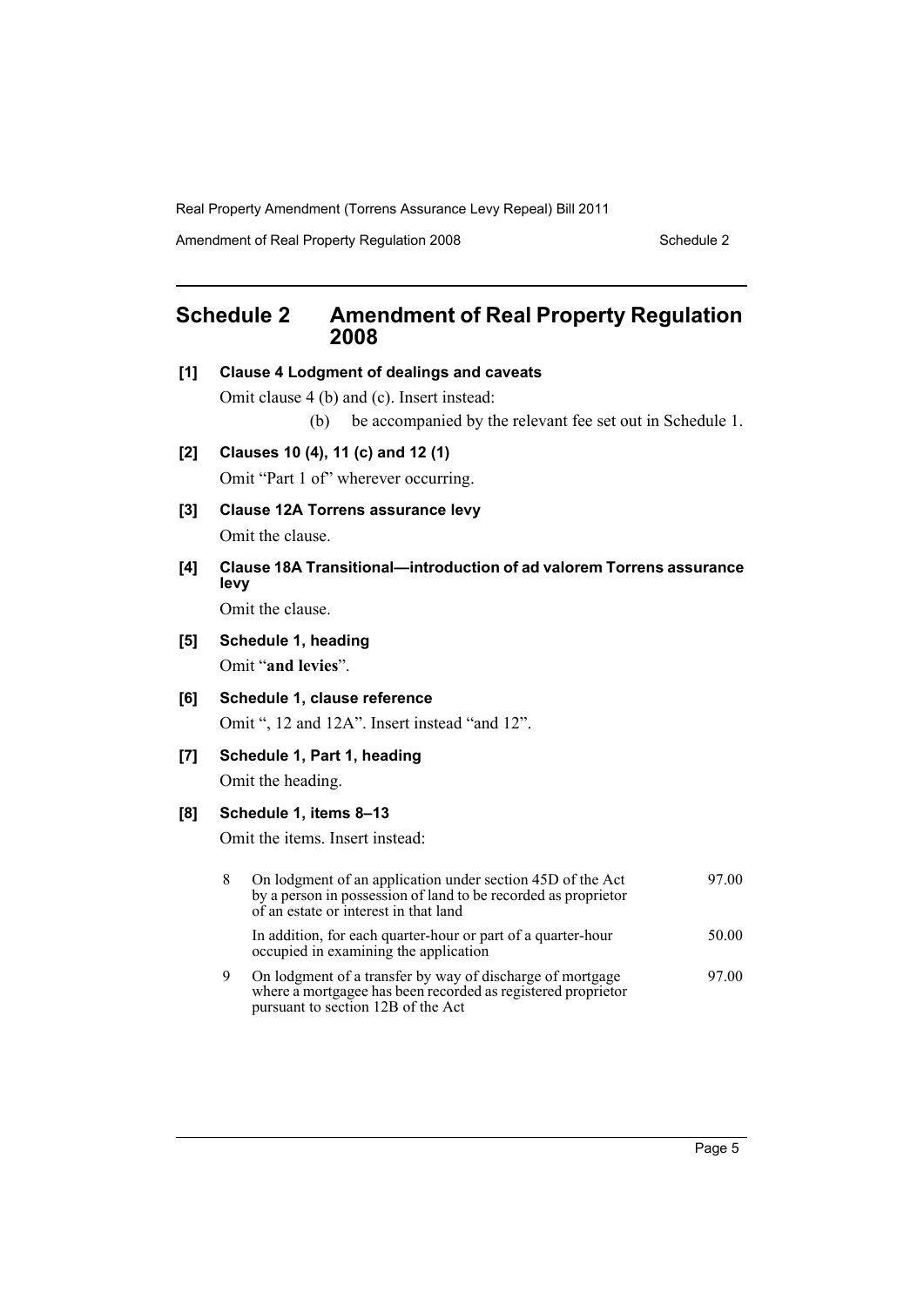|     | 10                      | of the Act                                                                                                                        | On lodgment of a dealing for registration or recording of a<br>unilateral severance of a joint tenancy pursuant to section 97                                                           | 97.00                                                                                                                                   |
|-----|-------------------------|-----------------------------------------------------------------------------------------------------------------------------------|-----------------------------------------------------------------------------------------------------------------------------------------------------------------------------------------|-----------------------------------------------------------------------------------------------------------------------------------------|
|     | 11                      | On lodgment of a dealing to transfer an estate in land that<br>changes the tenancy of co-tenants without altering their<br>shares |                                                                                                                                                                                         | 97.00                                                                                                                                   |
|     | 12                      |                                                                                                                                   | On lodgment of a dealing to transfer the ownership of an<br>estate in land pursuant to section 46 of the Act                                                                            | 194.00                                                                                                                                  |
|     | 13                      |                                                                                                                                   | On lodgment of an application, request or dealing for which<br>no fee is otherwise provided                                                                                             | 97.00                                                                                                                                   |
| [9] | Schedule 1, items 15-20 |                                                                                                                                   |                                                                                                                                                                                         |                                                                                                                                         |
|     |                         |                                                                                                                                   | Omit the items. Insert instead:                                                                                                                                                         |                                                                                                                                         |
|     |                         |                                                                                                                                   | 15 On lodgment of an application to dispose of Crown land<br>arising from the closing of a public road under the <i>Roads</i><br>Act 1993, regardless of how many recordings will ensue | 194.00                                                                                                                                  |
|     |                         |                                                                                                                                   | 16 On lodgment of an application or request for amendment of<br>a folio of the Register, Crown grant or certificate of title                                                            | 97.00                                                                                                                                   |
|     | 17                      |                                                                                                                                   | On lodgment of an application to record in the Register an<br>appurtenant easement created by a deed                                                                                    | 97.00                                                                                                                                   |
|     |                         |                                                                                                                                   | In addition, for each quarter-hour or part of a quarter-hour<br>occupied in processing the application                                                                                  | 50.00                                                                                                                                   |
|     |                         | 18 On lodgment of an application under section 81A of the Act<br>for the extinguishment of a restrictive covenant                 |                                                                                                                                                                                         | 97.00                                                                                                                                   |
|     |                         | In addition:                                                                                                                      |                                                                                                                                                                                         |                                                                                                                                         |
|     |                         | (a)                                                                                                                               | for each quarter-hour or part of a quarter-hour<br>occupied in examining the application                                                                                                | 50.00                                                                                                                                   |
|     |                         | (b)                                                                                                                               | for the Registrar-General's costs of giving notice<br>under section 81D of the Act by way of registered<br>post                                                                         | Such reasonable<br>fee (determined<br>by the Registrar-<br>General) as is<br>warranted by the<br>cost incurred in<br>posting the notice |
|     |                         |                                                                                                                                   | 19 On lodgment of an application under section 49 of the Act<br>for the cancellation of an easement that has been abandoned<br>or extinguished                                          | 97.00                                                                                                                                   |
|     |                         |                                                                                                                                   | In addition, for each quarter-hour or part of a quarter-hour<br>occupied in examining the application                                                                                   | 50.00                                                                                                                                   |

Schedule 2 Amendment of Real Property Regulation 2008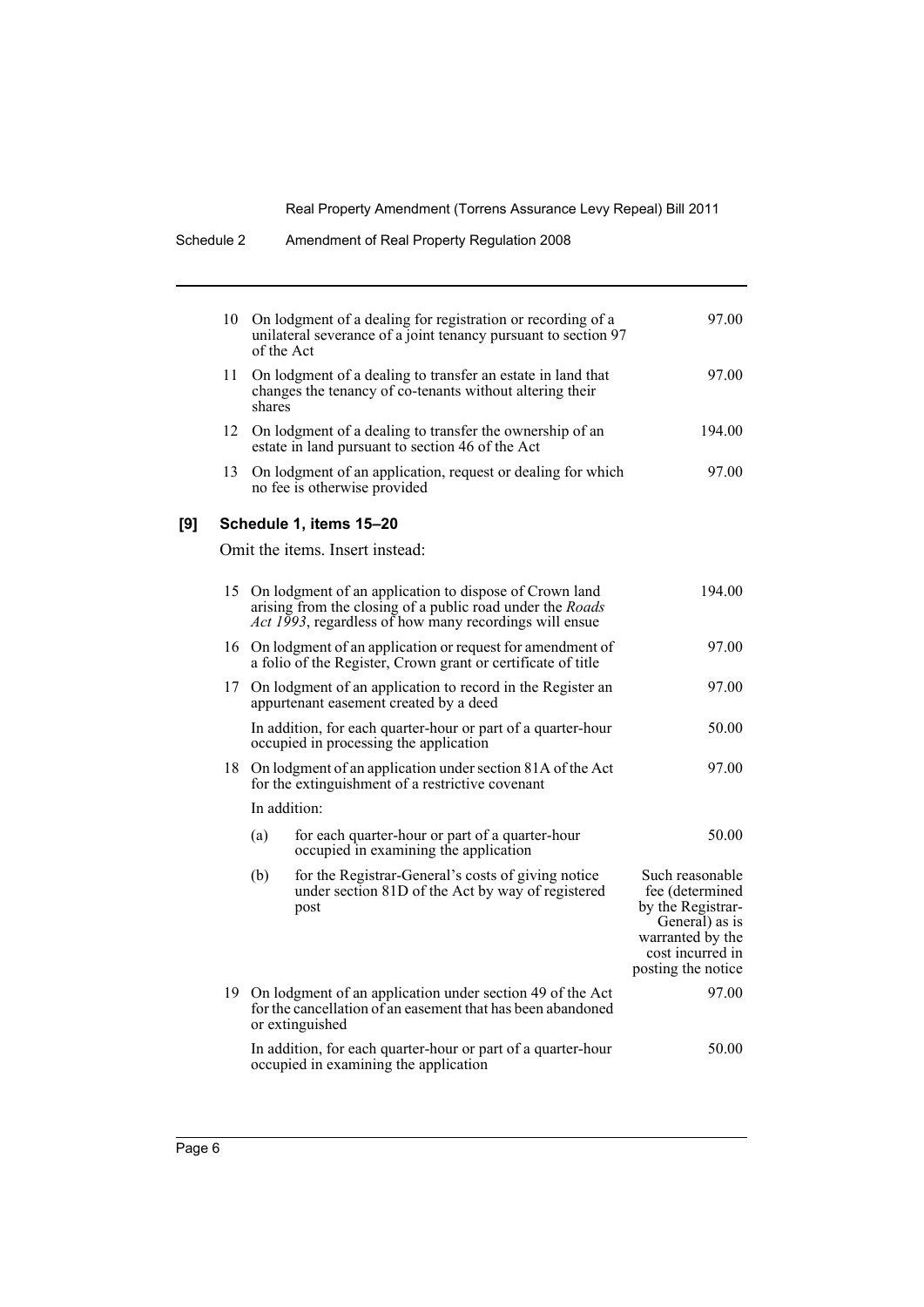| Real Property Amendment (Torrens Assurance Levy Repeal) Bill 2011 |                                                                                                                                                                                                                                                      |                                                                                                                                                                                                                                                  |  |  |  |
|-------------------------------------------------------------------|------------------------------------------------------------------------------------------------------------------------------------------------------------------------------------------------------------------------------------------------------|--------------------------------------------------------------------------------------------------------------------------------------------------------------------------------------------------------------------------------------------------|--|--|--|
|                                                                   |                                                                                                                                                                                                                                                      | Schedule 2                                                                                                                                                                                                                                       |  |  |  |
|                                                                   | Part 14A of the Act of the position of the common boundary<br>of adjoining lands                                                                                                                                                                     | 97.00                                                                                                                                                                                                                                            |  |  |  |
| Schedule 1, items 24-29                                           |                                                                                                                                                                                                                                                      |                                                                                                                                                                                                                                                  |  |  |  |
| Omit the items. Insert instead:                                   |                                                                                                                                                                                                                                                      |                                                                                                                                                                                                                                                  |  |  |  |
| 24                                                                | On lodgment or recording of a caveat                                                                                                                                                                                                                 | 97.00                                                                                                                                                                                                                                            |  |  |  |
| 25                                                                | On withdrawal or partial withdrawal of a caveat pursuant to<br>section 74M $(1)$ of the Act                                                                                                                                                          | 97.00                                                                                                                                                                                                                                            |  |  |  |
| 26                                                                | On lodgment of a request for withdrawal or partial withdrawal<br>of a Registrar-General's caveat (no fee is payable for<br>withdrawal or partial withdrawal of a Registrar-General's<br>caveat consequent on lodgment and registration of a dealing) | 97.00                                                                                                                                                                                                                                            |  |  |  |
| 27                                                                | On lodgment of a request for the Registrar-General to direct the<br>manner of service of a notice on a caveator pursuant to section<br>$74N(1)$ (e) of the Act                                                                                       | 97.00                                                                                                                                                                                                                                            |  |  |  |
| 28                                                                | On lodgment of an application for preparation of a notice for<br>service on a caveator pursuant to section 74C (3), 74I (1) or (2),<br>74J (1) or 74JA (2) of the Act                                                                                | 97.00                                                                                                                                                                                                                                            |  |  |  |
| 29.                                                               | On lodgment of a notice of a change of name of a caveator or of<br>the address for service of a notice on a caveator                                                                                                                                 | 97.00                                                                                                                                                                                                                                            |  |  |  |
| Schedule 1, item 34                                               |                                                                                                                                                                                                                                                      |                                                                                                                                                                                                                                                  |  |  |  |
|                                                                   |                                                                                                                                                                                                                                                      |                                                                                                                                                                                                                                                  |  |  |  |
| 34                                                                | On lodgment of an application for a new certificate of title under<br>section 111 of the Act                                                                                                                                                         | 194.00                                                                                                                                                                                                                                           |  |  |  |
| Schedule 1, item 35                                               |                                                                                                                                                                                                                                                      |                                                                                                                                                                                                                                                  |  |  |  |
| Omit the item. Insert instead:                                    |                                                                                                                                                                                                                                                      |                                                                                                                                                                                                                                                  |  |  |  |
| 35                                                                | On depositing an instrument declaratory of trusts                                                                                                                                                                                                    | 97.00                                                                                                                                                                                                                                            |  |  |  |
| Schedule 1, item 36                                               |                                                                                                                                                                                                                                                      |                                                                                                                                                                                                                                                  |  |  |  |
|                                                                   |                                                                                                                                                                                                                                                      |                                                                                                                                                                                                                                                  |  |  |  |
| 36                                                                | section 121 of the Act                                                                                                                                                                                                                               | 97.00                                                                                                                                                                                                                                            |  |  |  |
|                                                                   |                                                                                                                                                                                                                                                      | Amendment of Real Property Regulation 2008<br>20 On lodgment of an application for the determination under<br>Omit the item. Insert instead:<br>Omit the item. Insert instead:<br>On lodgment of an application for a statement of reasons under |  |  |  |